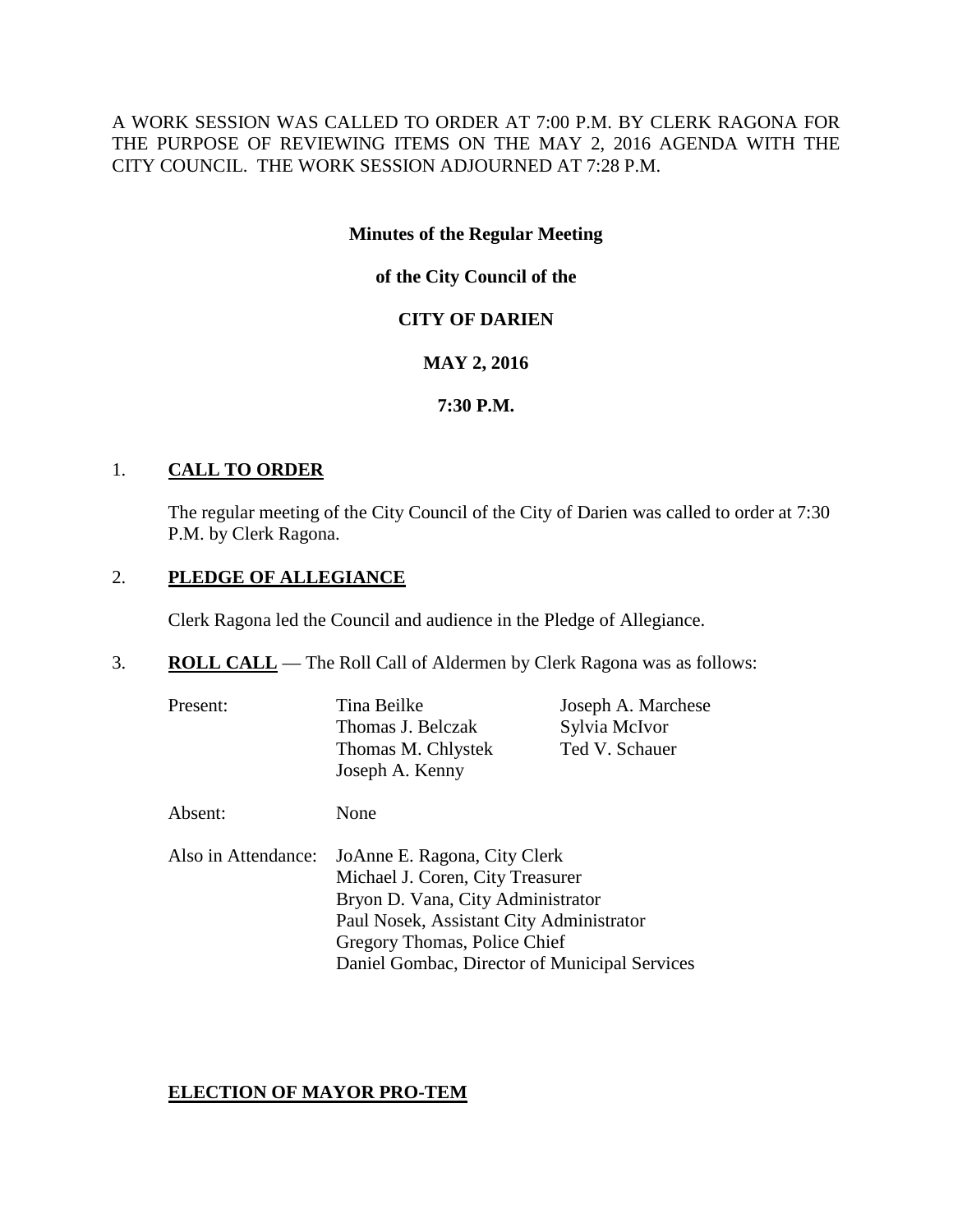Due to the absence of Mayor Weaver, Clerk Ragona asked Council for nominations for Mayor Pro-Tem.

It was motioned by Alderman Schauer and seconded by Alderman Chlystek to appoint Alderman Marchese as Mayor Pro-Tem. There being no other nominations, she closed the election and called for the question.

| Roll Call: | Ayes: | Beilke, Belczak, Chlystek, Kenny, Marchese,<br>McIvor, Schauer |
|------------|-------|----------------------------------------------------------------|
|            | Nays: | None                                                           |
| Absent:    |       | None                                                           |
|            |       | Results: Ayes 7, Nays 0, Absent 0                              |

**MOTION DULY CARRIED**

4. **DECLARATION OF A QUORUM** — There being seven aldermen present, Mayor Pro-Tem Marchese declared a quorum.

# 5. **QUESTIONS, COMMENTS AND ANNOUNCEMENTS – GENERAL**

There were none.

## 6. **APPROVAL OF MINUTES**

A. April 4, 2016 Committee-of-the-Whole

It was moved by Alderman Schauer and seconded by Alderman Kenny to approve the minutes of the Committee-of-the-Whole of April 4, 2016.

| Roll Call: | Ayes:   | Beilke, Belczak, Chlystek, Kenny, Marchese,<br>McIvor, Schauer  |
|------------|---------|-----------------------------------------------------------------|
|            | Nays:   | None                                                            |
|            | Absent: | None                                                            |
|            |         | Results: Ayes 7, Nays 0, Absent 0<br><b>MOTION DULY CARRIED</b> |

B. April 18, 2016 City Council Meeting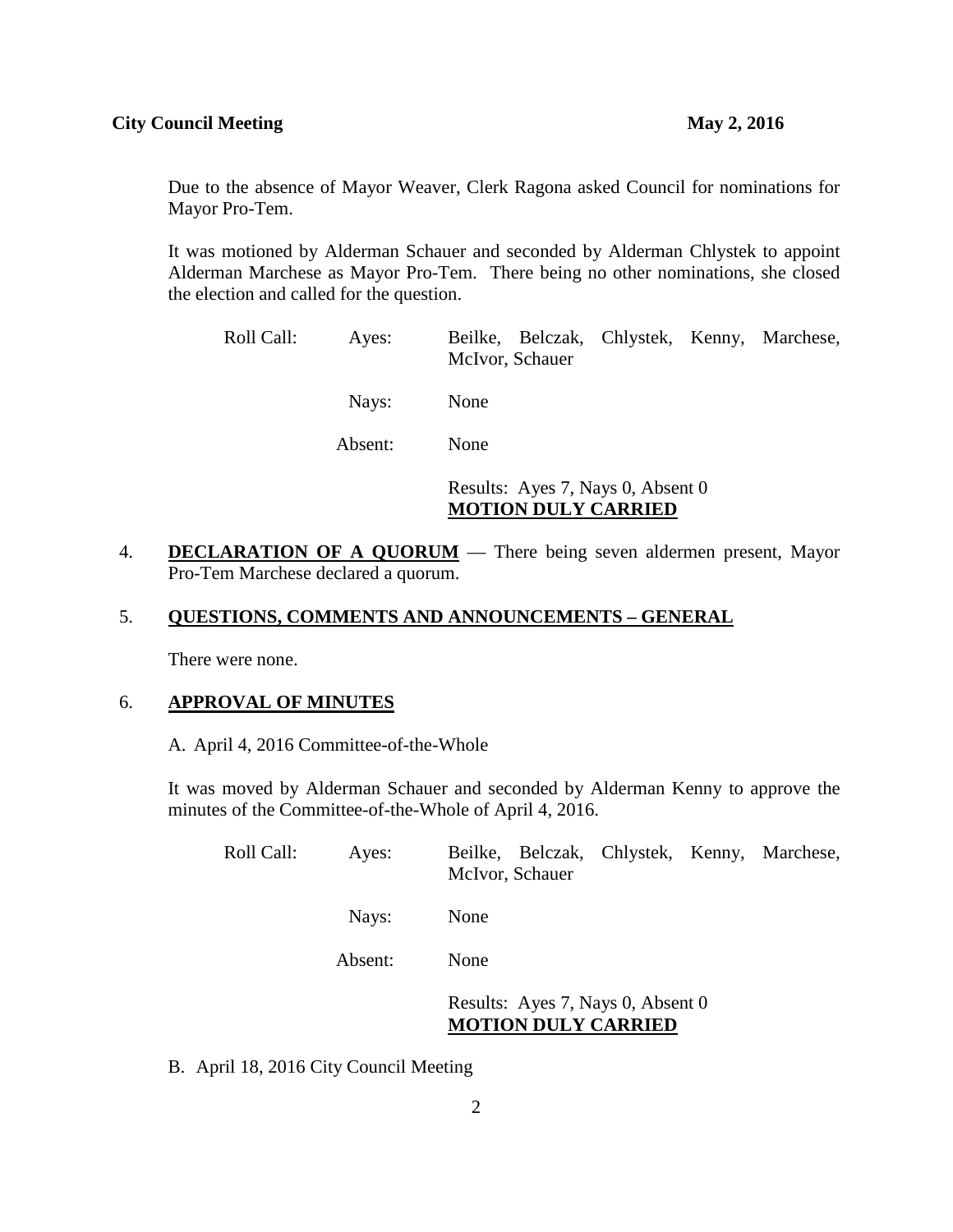It was moved by Alderman Schauer and seconded by Alderman Chlystek to approve the minutes of the City Council Meeting of April 18, 2016.

| Roll Call: | Ayes:    | Belczak, Chlystek, Kenny, Marchese, Schauer                     |  |
|------------|----------|-----------------------------------------------------------------|--|
|            | Abstain: | Beilke, McIvor                                                  |  |
|            | Nays:    | None                                                            |  |
|            | Absent:  | None                                                            |  |
|            |          | Results: Ayes 7, Nays 0, Absent 0<br><b>MOTION DULY CARRIED</b> |  |

## 7. **RECEIVING OF COMMUNICATIONS**

Alderman Chlystek received email regarding the Grand Re-opening and Ribbon Cutting Ceremony for Baskin Robbins on Plainfield Road that will be held on May 7, 2016.

Alderman Kenny…

…received an email from Bob Rzeszutko, 1200 block of Allison, inquiring why Neighbors of Darien magazine did not contain information regarding tax and fee increases approved during the budget session.

…advised that some Darien residents were erroneously billed for refuse service by Groot Disposal. Assistant Administrator Nosek is working with Downers Grove Township to rectify the situation. Residents were informed NOT to pay the invoice.

Alderman Beilke shared communication regarding a safety issue with parking on both sides of the street on Eleanor Place. This issue will be addressed under New Business, Item D.

## 8. **MAYOR'S REPORT**

## **A. CONSIDERATION OF A MOTION TO APPROVE THE REAPPOINTMENT OF FRANK NOVERINI TO THE BOARD OF FIRE AND POLICE COMMISSIONERS**

It was moved by Alderman Schauer and seconded by Alderman Beilke to approve the motion as presented.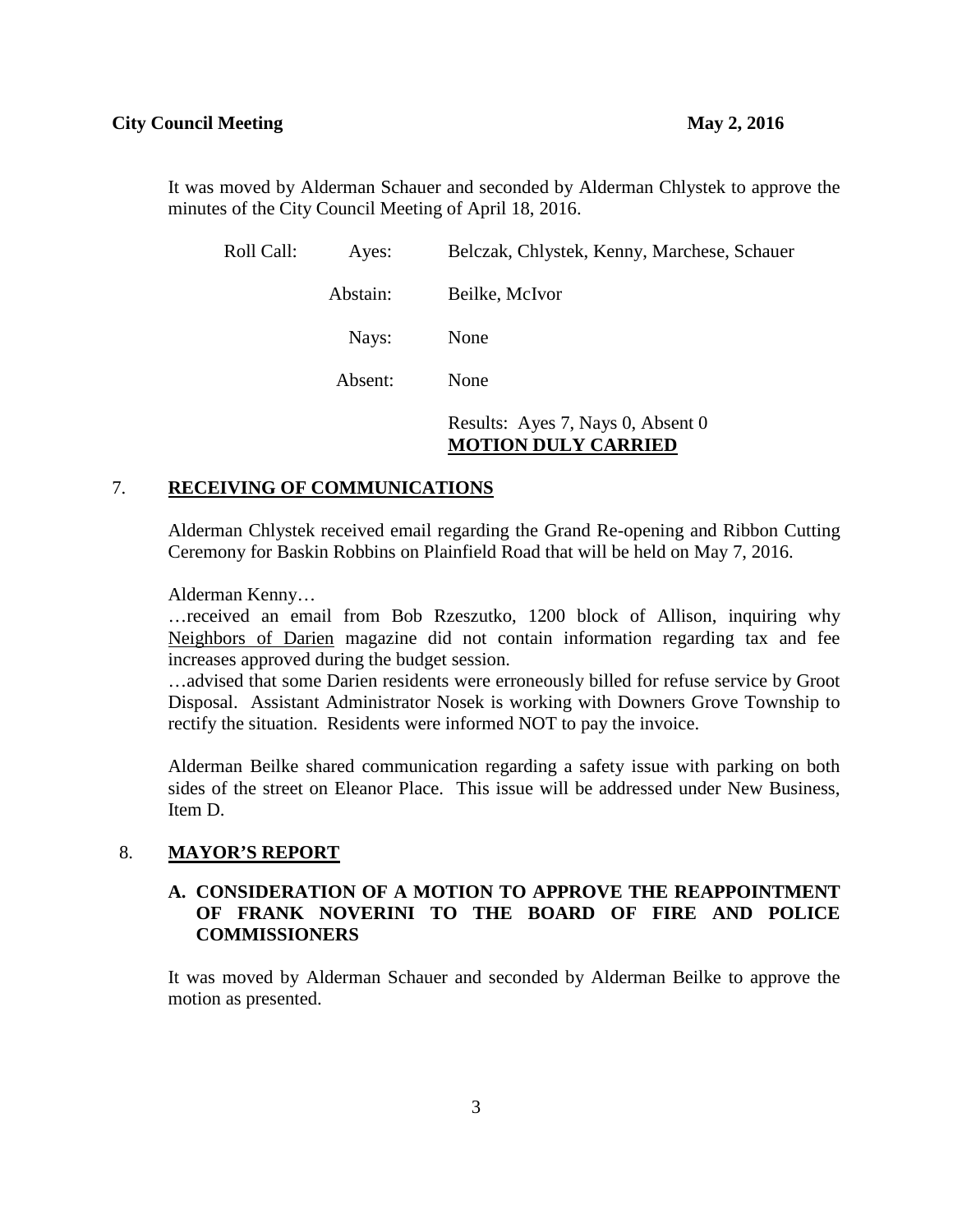| Roll Call: | Ayes:   | Beilke, Belczak, Chlystek, Kenny, Marchese,<br>McIvor, Schauer  |  |
|------------|---------|-----------------------------------------------------------------|--|
|            | Nays:   | None                                                            |  |
|            | Absent: | None                                                            |  |
|            |         | Results: Ayes 7, Nays 0, Absent 0<br><b>MOTION DULY CARRIED</b> |  |

Clerk Ragona administered the Oath of Office to Frank Noverini.

# 9. **CITY CLERK'S REPORT**

Clerk Ragona announced a Meet and Greet with Mayor Weaver will be held on Monday, May 16, 2016 at 6:00 P.M. at City Hall in the Conference Room.

## 10. **CITY ADMINISTRATOR'S REPORT**

Administrator Vana reminded residents that water bills will reflect a new water rate. Also, increases in gasoline and restaurant taxes will be communicated on social media, Direct Connect, and Channel 6.

## 11. **DEPARTMENT HEAD INFORMATION/QUESTIONS**

## **A. MUNICIPAL SERVICES**

Director Gombac provided an update on the Illinois Department of Transportation I55 Managed Lane Project. He noted that an informational Open House will be held on May 17, 2016 from 4:00 - 7:00 P.M. at the Holiday Inn, 6201 Joliet Road, Countryside.

Director Gombac addressed questions from Council regarding new Darien Pointe; property on the northwest corner of Plainfield and Cass; Resurfacing Project between Cass and Oldfield on Frontage Road; 75th Street Lighting Project; Construction Project on Bailey Road and Plainfield; Concrete, street repair and ditch projects.

## **POLICE DEPARTMENT – NO REPORT**

Resident/Mayor Kathleen Weaver, 1100 block of Foxtail Court, indicated that she attended School District 86 Board Meeting in regard to a Food Pantry being located at Hinsdale South High School.

## 12. **TREASURER'S REPORT**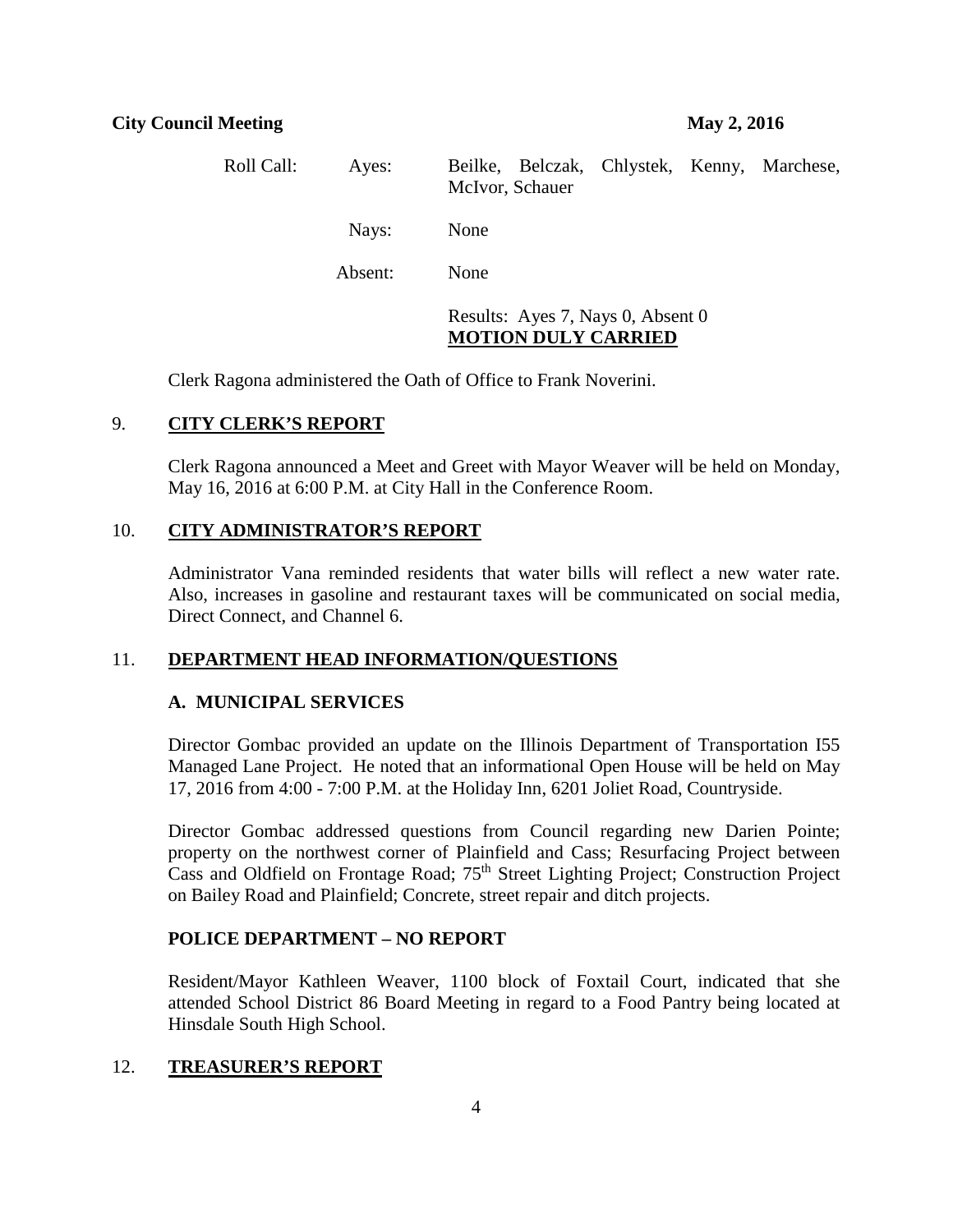#### **A. WARRANT NUMBER 15-16-24**

It was moved by Alderman Belczak and seconded by Alderman Schauer to approve payment of Warrant Number 15-16-24 in the amount of \$225,427.45 from the enumerated funds; and \$499,213.81 from payroll funds for the periods ending 04/14/16 and 04/28/16; for a total to be approved of \$724,641.26.

| Roll Call: | Ayes: | Beilke, Belczak, Chlystek, Kenny, Marchese,<br>McIvor, Schauer |  |
|------------|-------|----------------------------------------------------------------|--|
|            | Nays: | None                                                           |  |
| Absent:    | None  |                                                                |  |
|            |       | Results: Ayes 7, Nays 0, Absent 0                              |  |

**MOTION DULY CARRIED**

#### **B. WARRANT NUMBER 16-17-01**

It was moved by Alderman Kenny and seconded by Alderman Beilke to approve payment of Warrant Number 16-17-01 in the amount of \$585.00 from the enumerated funds; for a total to be approved of \$585.00.

| Roll Call: | Ayes:   | Beilke, Belczak, Chlystek, Kenny, Marchese,<br>McIvor, Schauer  |
|------------|---------|-----------------------------------------------------------------|
|            | Nays:   | None                                                            |
|            | Absent: | None                                                            |
|            |         | Results: Ayes 7, Nays 0, Absent 0<br><b>MOTION DULY CARRIED</b> |

Treasurer Coren provided an update on the Quarterly Police Pension Fund performance. He shared the Pension Board obtained proposals for a new actuarial firm; Foster & Foster was selected for a one year contract.

## 13. **STANDING COMMITTEE REPORTS**

**Administrative/Finance Committee** – Chairman Schauer advised the minutes of the April 4, 2016 meeting were approved and submitted to the Clerk's Office. He announced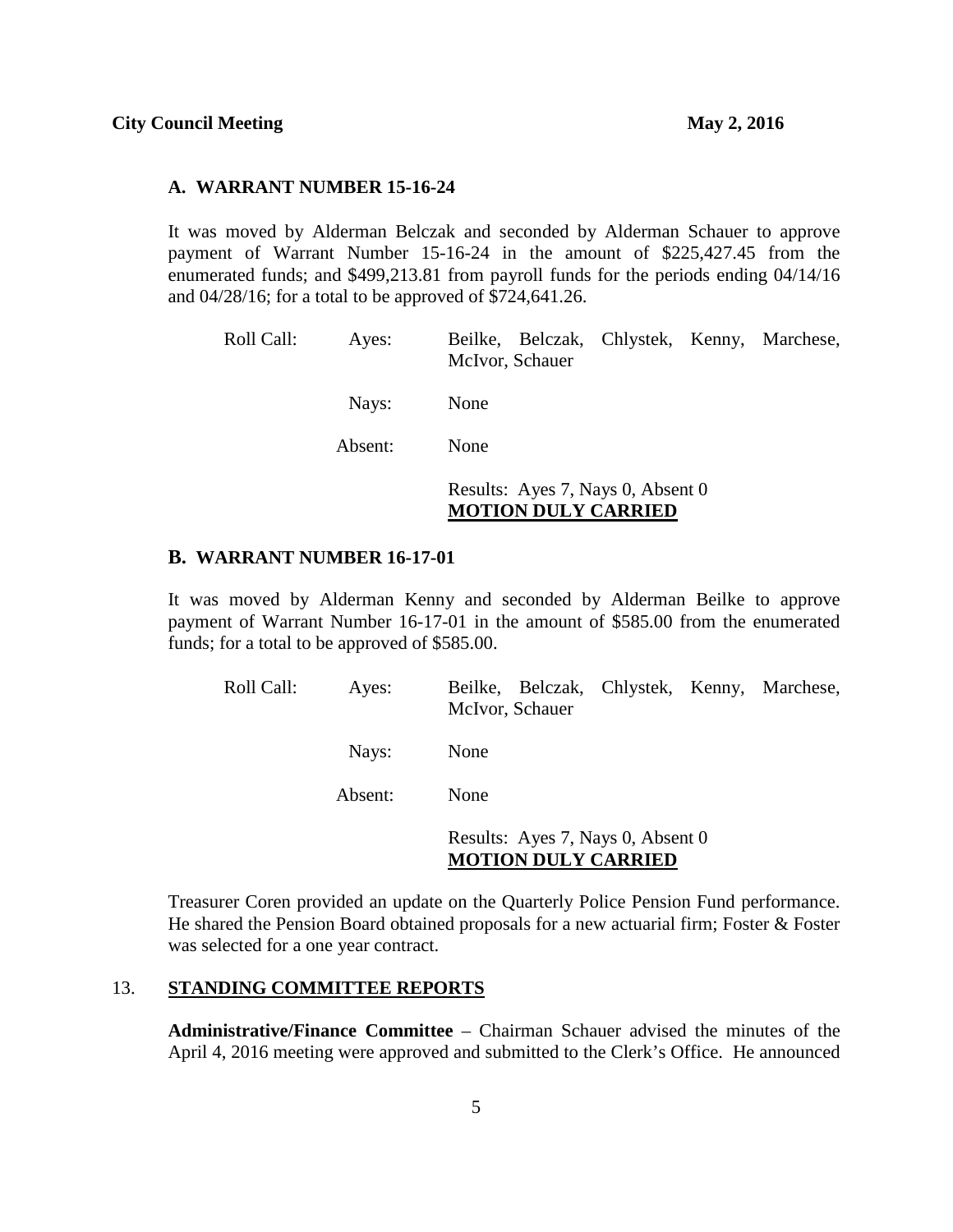the next meeting of the Administrative/Finance Committee is scheduled for June 6, 2016 at 6:00 P.M.

**Municipal Services Committee** – Alderman Marchese advised the minutes of the March 28, 2016 meeting were approved and submitted to the Clerk's Office. He announced the next meeting of the Municipal Services Committee is scheduled for May 23, 2016 at 6:30 P.M.

**Police Committee** – Alderman McIvor advised the next meeting of the Police Committee is scheduled for May 16, 2016 at 6:00 P.M. in the Police Department Training Room.

## 14. **QUESTIONS AND COMMENTS – AGENDA RELATED**

There were none.

## 15. **OLD BUSINESS**

There was no Old Business.

### 16. **CONSENT AGENDA**

It was moved by Alderman Kenny and seconded by Alderman Beilke to approve by Omnibus Vote the following items on the Consent Agenda:

| A. | <b>RESOLUTION NO. R-49-16</b> | RESOLUTION AUTHORIZING<br>THE<br><b>MAYOR AND CITY CLERK TO ACCEPT THE</b><br>PROPOSAL FOR THE PURCHASE OF A<br>HOTSY HOT PRESSURE WASHER UNIT<br><b>GREAT LAKES HOTSY IN</b><br>AN<br><b>FROM</b><br><b>AMOUNT NOT TO EXCEED \$7,900</b>                                                     |
|----|-------------------------------|-----------------------------------------------------------------------------------------------------------------------------------------------------------------------------------------------------------------------------------------------------------------------------------------------|
| В. | <b>RESOLUTION NO. R-50-16</b> | RESOLUTION AUTHORIZING<br>THE<br>MAYOR AND CITY CLERK TO ACCEPT A<br><b>TRI-ANGLE</b><br><b>PROPOSAL</b><br><b>FROM</b><br><b>FABRICATION AND BODY FOR</b><br><b>THE</b><br>PURCHASE OF TWO (2) HENKE 43R11JP,<br>SSTE-11 FOOT REVERSIBLE PLOWS IN AN<br><b>AMOUNT NOT TO EXCEED \$18,564</b> |
| С. | <b>RESOLUTION NO. R-51-16</b> | RESOLUTION AUTHORIZING<br>THE<br>$\mathbf{A}$<br>MAYOR AND CITY CLERK TO ACCEPT A<br>PROPOSAL FROM VERMEER MIDWEST<br>FOR THE PURCHASE OF ONE (1) NEW<br>VERMEER BC1800XL BRUSH CHIPPER IN<br>AN AMOUNT NOT TO EXCEED \$70,965                                                                |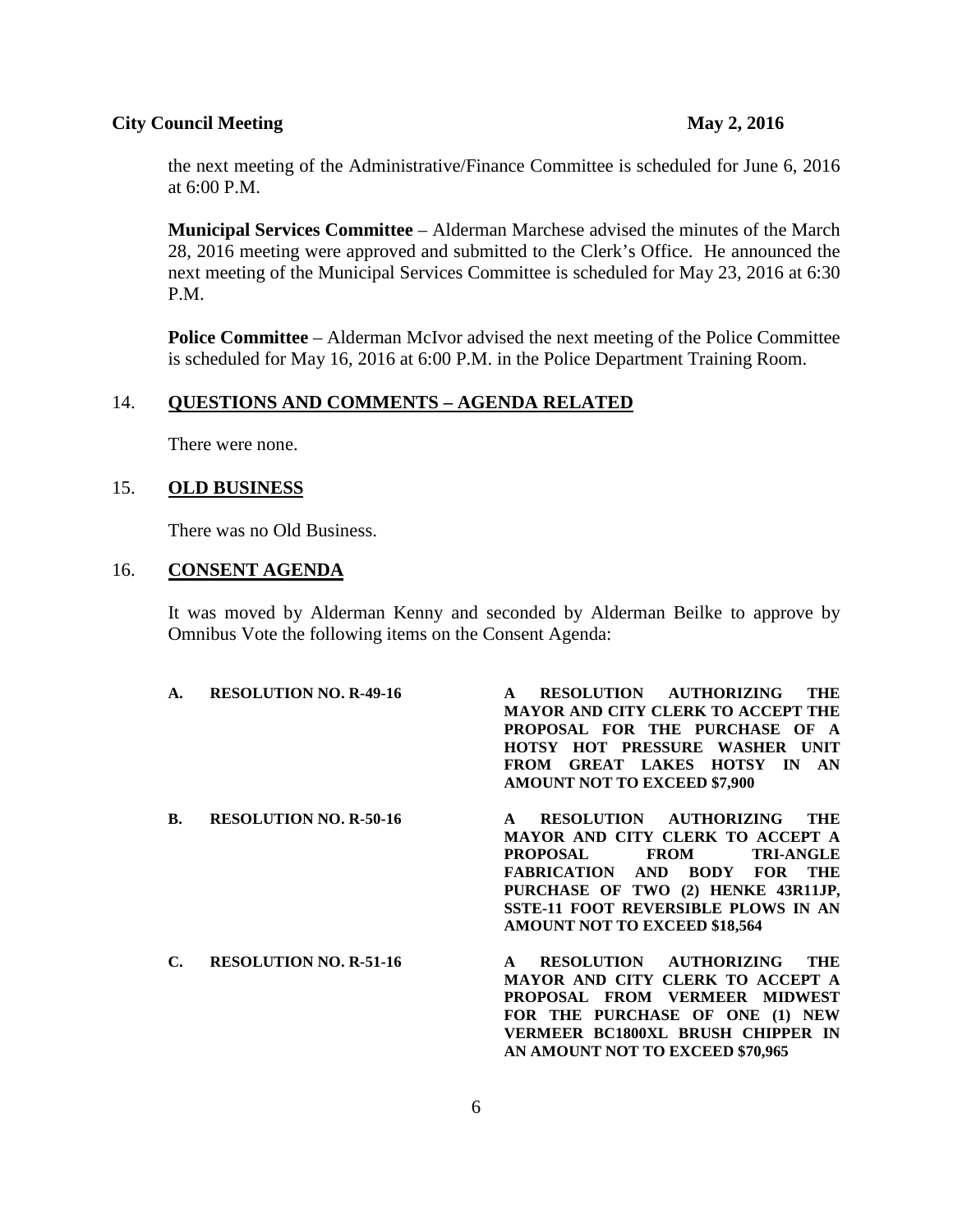- **D. RESOLUTION NO. R-52-16 A RESOLUTION AUTHORIZING THE MAYOR AND CITY CLERK TO ACCEPT A PROPOSAL FROM PATTEN CAT FOR THE PURCHASE OF ONE (1) NEW 2016 CATERPILLAR LOADER MODEL NO 926M SMALL WHEEL LOADER IN AMOUNT NOT TO EXCEED \$147,500 E. RESOLUTION NO. R-53-16 A RESOLUTION AUTHORIZING THE MAYOR AND CITY CLERK TO ACCEPT A PROPOSAL FROM DECKER SUPPLY COMPANY, INC. FOR THE PURCHASE OF TELESPAR SIGN POSTS, ANCHORS, AND RAIN CAPS IN AN AMOUNT NOT TO EXCEED \$5,963.36 F. RESOLUTION NO. R-54-16 A RESOLUTION AUTHORIZING THE MAYOR AND CITY CLERK TO ACCEPT A PROPOSAL FROM PATTEN CAT FOR THE PURCHASE OF ONE (1) NEW 2016 HYDRAULIC HAMMER-WT HAMR WORK TOOL ATTACHMENT IN AN AMOUNT NOT TO EXCEED \$23,615.00**
- **G. RESOLUTION NO. R-55-16 A RESOLUTION AUTHORIZING THE MAYOR AND CITY CLERK TO EXECUTE A CONTRACT WITH DENLER INC. IN AMOUNT NOT TO EXCEED \$183,750 FOR THE 2016 CRACK FILL PROGRAM**
- **H. RESOLUTION NO. R-56-16 A RESOLUTION AUTHORIZING THE MAYOR AND CITY CLERK TO ACCEPT THE PROPOSAL FOR THE PURCHASE OF ONE NEW FACTORY CAT 24-INCH SCRUBBER/SWEEPER FROM FACTORY CLEANING EQUIPMENT IN AN AMOUNT NOT TO EXCEED \$6,600.00**
- **I. RESOLUTION NO. R-57-16 A RESOLUTION AUTHORIZING THE MAYOR AND CITY CLERK TO ACCEPT A PROPOSAL FOR THE PURCHASE OF ONE NEW ENVIROSIGHT QUICKVIEW AIR HD PIPELINE CAMERA X8500 FROM STANDARD EQUIPMENT IN AN AMOUNT NOT TO EXCEED \$15,000**
- **J. RESOLUTION NO. R-58-16 A RESOLUTION AUTHORIZING THE MAYOR AND CITY CLERK TO ACCEPT A PROPOSAL FOR THE PURCHASE OF ONE NEW RD8100 PXL SERIES PRECISION LOCATION SYSTEM PACKAGE – WATER MAIN LOCATOR FROM ASSOCIATED**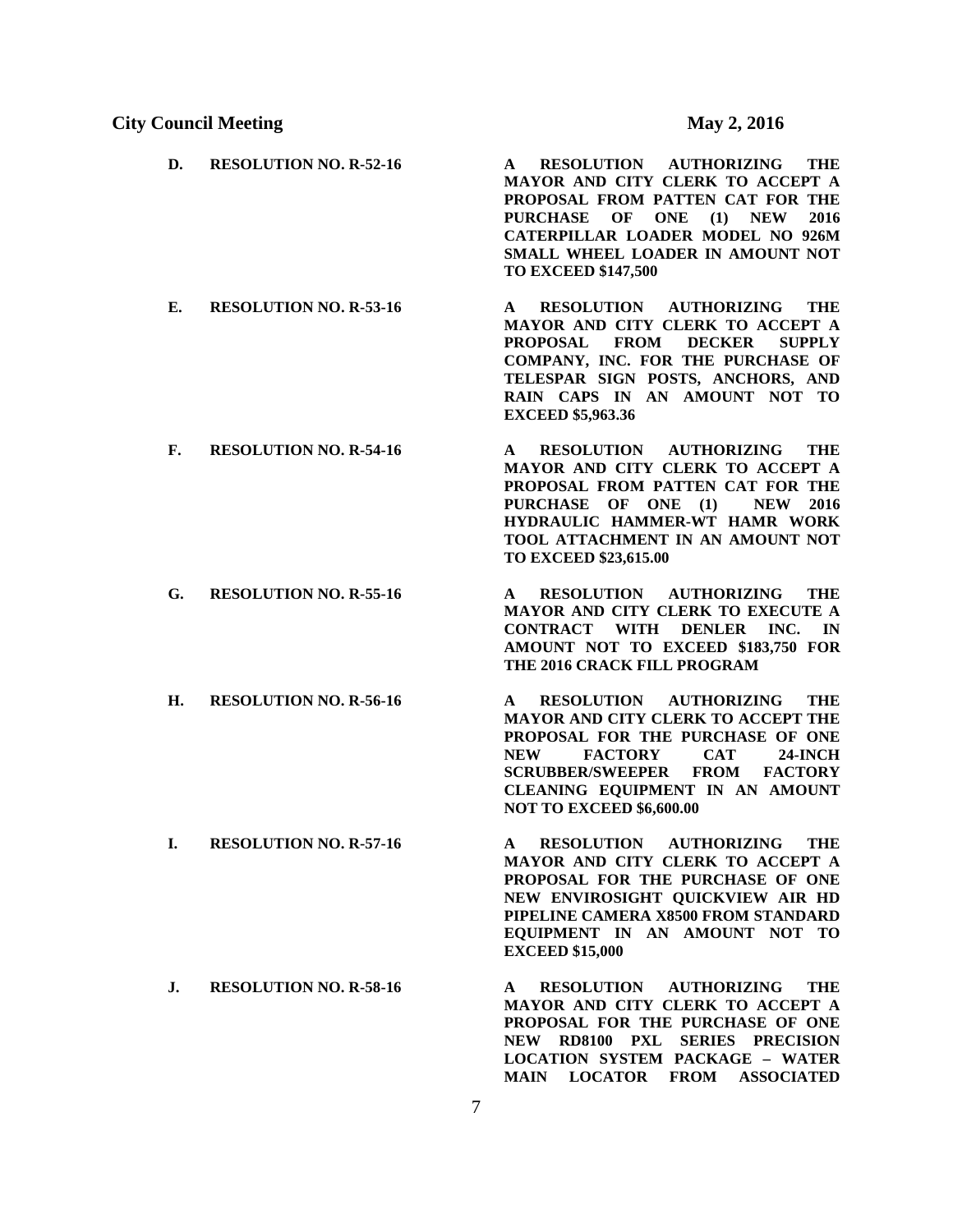**TECHNICAL SERVICES IN AN AMOUNT NOT TO EXCEED \$7,868**

- **K. RESOLUTION NO. R-59-16 A RESOLUTION AUTHORIZING THE MAYOR AND CITY CLERK TO ACCEPT A PROPOSAL FROM JX ENTERPRISES, INC. FOR THE PURCHASE OF ONE NEW 2017 PETERBILT MODEL 348 WITH DUMP BODY AND SNOW PLOW/DE-ICING EQUIPMENT PACKAGE IN AN AMOUNT NOT TO EXCEED \$174,910**
- **L. RESOLUTION NO. R-60-16 A RESOLUTION AUTHORIZING THE MAYOR AND CITY CLERK TO ACCEPT A PROPOSAL FOR THE PURCHASE OF ONE NEW 2016 FORD EXPEDITION CARRYALL UNIT FROM ROESCH FORD IN AN AMOUNT NOT TO EXCEED \$35,474**
- **M. RESOLUTION NO. R-61-16 A RESOLUTION AUTHORIZING THE MAYOR AND CITY CLERK TO ACCEPT A PROPOSAL FROM MARTIN IMPLEMENTS FOR THE PURCHASE OF ONE NEW HOLLAND WORKMASTER 37 TRACTOR IN AN AMOUNT NOT TO EXCEED \$17,676**
- **N. RESOLUTION NO. R-62-16 A RESOLUTION AUTHORIZING THE MAYOR AND CITY CLERK TO ACCEPT A PROPOSAL FROM LAND PRIDE 16 SERIES GROOMING MOWER ATTACHMENT IN AN AMOUNT NOT TO EXCEED \$2,473.50**
- **O. RESOLUTION NO. R-63-16 A RESOLUTION FOR MAINTENANCE OF STREETS AND HIGHWAYS BY MUNICIPALITY UNDER THE ILLINOIS HIGHWAY CODE**
- **P. RESOLUTION NO. R-64-16 A RESOLUTION AUTHORIZING THE MAYOR AND CITY CLERK TO ACCEPT A PROPOSAL FROM ACCURATE TANK FOR THE DECOMMISSIONING OF THE STAGE 2 VAPOR RECOVERY SYSTEM, CLEANING AND TELEVISING OF THE FUEL TANKS AT THE PUBLIC WORKS FACILITY, 1041 S FRONTAGE ROAD IN AN AMOUNT NOT TO EXCEED \$11,040**
- **Q. RESOLUTION NO. R-65-16 A RESOLUTION AUTHORIZING THE MAYOR AND CITY CLERK TO ACCEPT A PROPOSAL FROM HD SUPPLY FOR THE PURCHASE OF 620 5/8 X ¾ INCH WATER**
- 
- 
-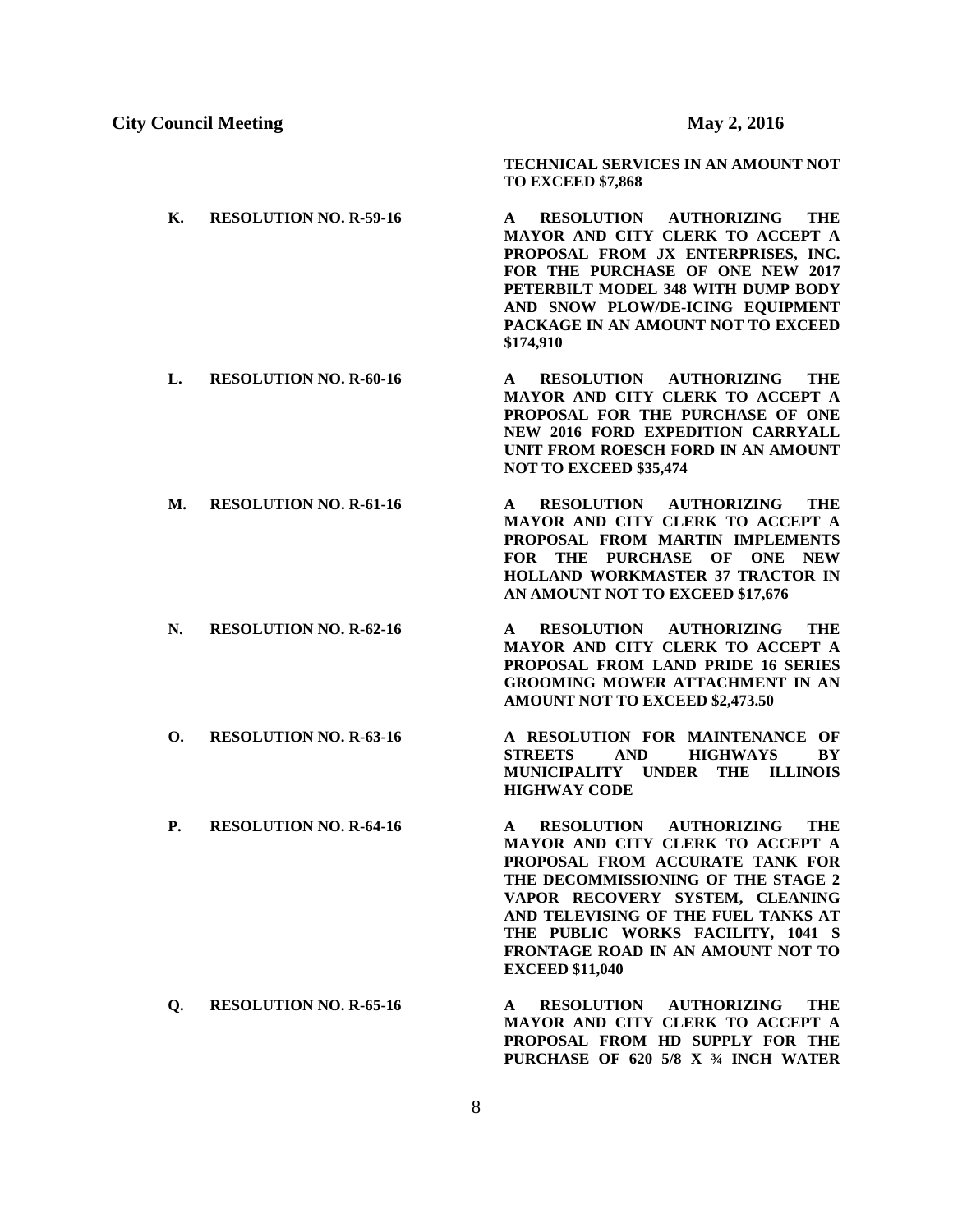**METERS AND REMOTE READERS IN AN AMOUNT NOT TO EXCEED \$77,500**

- **R. RESOLUTION NO. R-66-16 A RESOLUTION AUTHORIZING THE MAYOR AND CITY CLERK TO ACCEPT A PROPOSAL FROM HBK WATER METERS FOR THE SERVICE OF FLOW BENCH TESTING THE REPLACED METERS IN AN AMOUNT NOT TO EXCEED \$12,400**
- **S. RESOLUTION NO. R-67-16 A RESOLUTION AUTHORIZING THE PURCHASE, INSTALLATION, AND WIRING OF 5 STREET LIGHTS FOR THE PORTSMOUTH DRIVE STREET LIGHT IMPROVEMENT PROJECT WITH RAGS ELECTRIC IN AN AMOUNT NOT TO EXCEED \$29,440**
- **T. CONSIDERATION OF A MOTION AUTHORIZING THE REMOVAL, DISPOSAL, AND LANDSCAPE RESTORATION MATERIALS AND SERVICES FOR THE PORTSMOUTH DRIVE STREET LIGHT PROJECT IN AN AMOUNT NOT TO EXCEED \$6,194.00**
	- Roll Call: Ayes: Beilke, Belczak, Chlystek, Kenny, Marchese, McIvor, Schauer

Nays: None

Absent: None

Results: Ayes 7, Nays 0, Absent 0 **MOTION DULY CARRIED**

## 17. **NEW BUSINESS**

# **A. CONSIDERATION OF A MOTION TO APPROVE THE REAPPOINTMENT OF DEPARTMENT HEADS: BRYON VANA, CITY ADMINISTRATOR; GREG THOMAS, POLICE CHIEF; AND DANIEL GOMBAC, DIRECTOR OF MUNICIPAL SERVICES**

It was moved by Alderman Belczak and seconded by Alderman Schauer to approve the reappointment of Department Heads: Bryon Vana, City Administrator; Chief Thomas, Police Chief; and Daniel Gombac, Director of Municipal Services.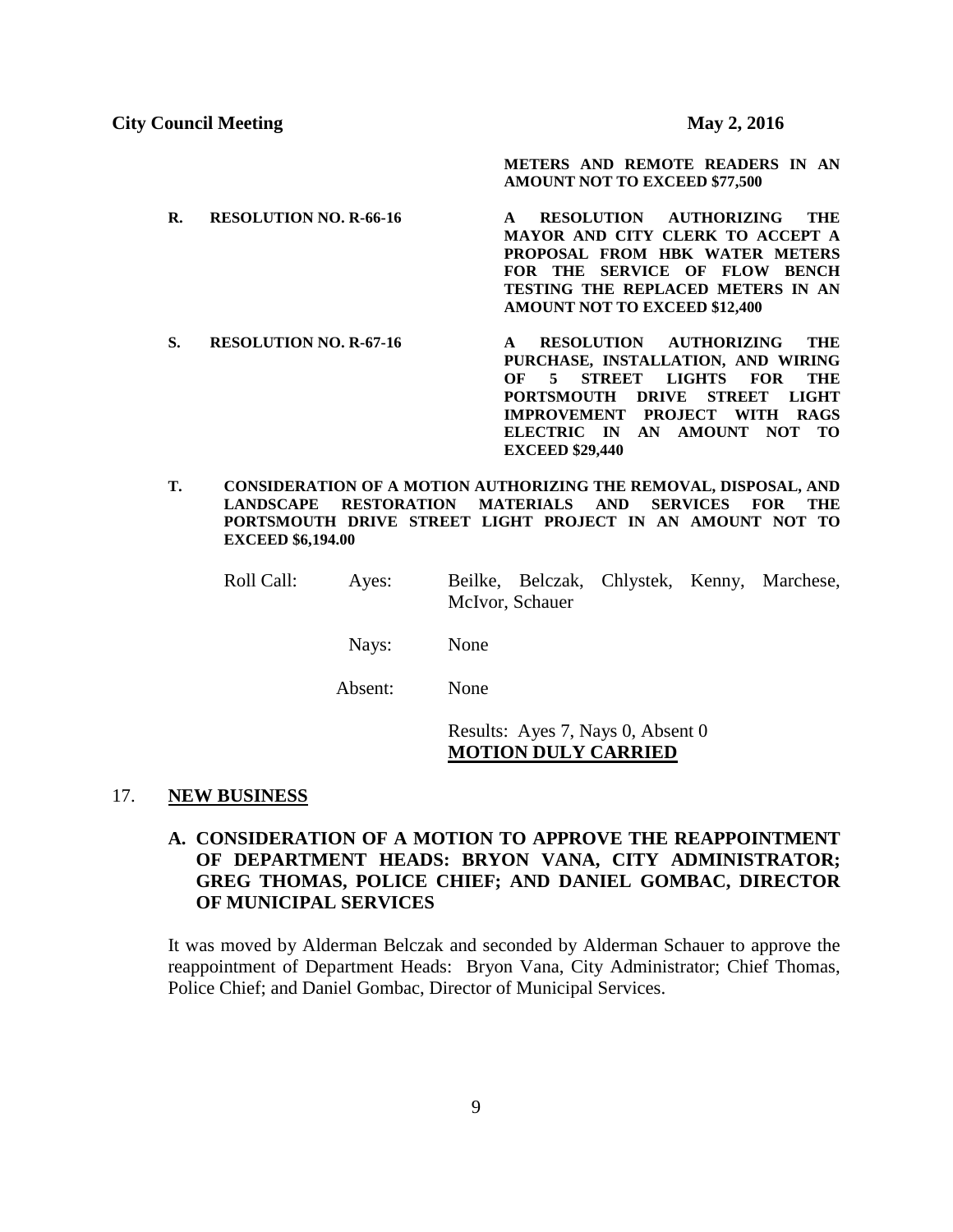| Roll Call: | Ayes:   | Beilke, Belczak, Chlystek, Kenny, Marchese,<br>McIvor, Schauer  |  |
|------------|---------|-----------------------------------------------------------------|--|
|            | Nays:   | None                                                            |  |
|            | Absent: | None                                                            |  |
|            |         | Results: Ayes 7, Nays 0, Absent 0<br><b>MOTION DULY CARRIED</b> |  |

Clerk Ragona administered the Oath of Office to Administrator Vana, Chief Thomas, and Director Gombac.

**B. CONSIDERATION OF A MOTION TO APPROVE A RESOLUTION AUTHORIZING A PRIVATE PROPERTY-DEVELOPMENT STORM WATER MANAGEMENT ASSISTANCE PROJECT FOR 914 IRONWOOD AVENUE IN AN AMOUNT NOT TO EXCEED \$14,260 AND ACCEPTING A PROPOSAL FROM GRADE A IN AN AMOUNT NOT TO EXCEED \$7,740 FOR A TOTAL PROJECT COST OF \$22,000**

It was moved by Alderman Belczak and seconded by Alderman Beilke to approve the motion as presented.

Alderman McIvor commented she did not agree with the City funding private property improvements (New Business Items B  $\&$  C) due to significant costs. Alderman Beilke requested that projects be reviewed by the Municipal Services Committee, and at Goal Setting regarding the Rear Yard Drainage program. Alderman Kenny concurred with Alderman McIvor that the drainage projects are costly.

| <b>RESOLUTION NO. R-68-16</b> | A RESOLUTION AUTHORIZING A             |
|-------------------------------|----------------------------------------|
|                               | <b>PRIVATE</b><br><b>PROPERTY-</b>     |
|                               | DEVELOPMENT STORM WATER                |
|                               | <b>MANAGEMENT</b><br><b>ASSISTANCE</b> |
|                               | <b>PROJECT FOR 914 IRONWOOD</b>        |
|                               | AVENUE IN AN AMOUNT NOT TO             |
|                               | <b>EXCEED \$14,260 AND ACCEPTING A</b> |
|                               | PROPOSAL FROM GRADE A IN AN            |
|                               | AMOUNT NOT TO EXCEED \$7,740           |
|                               | FOR A TOTAL PROJECT COST OF            |
|                               | \$22,000                               |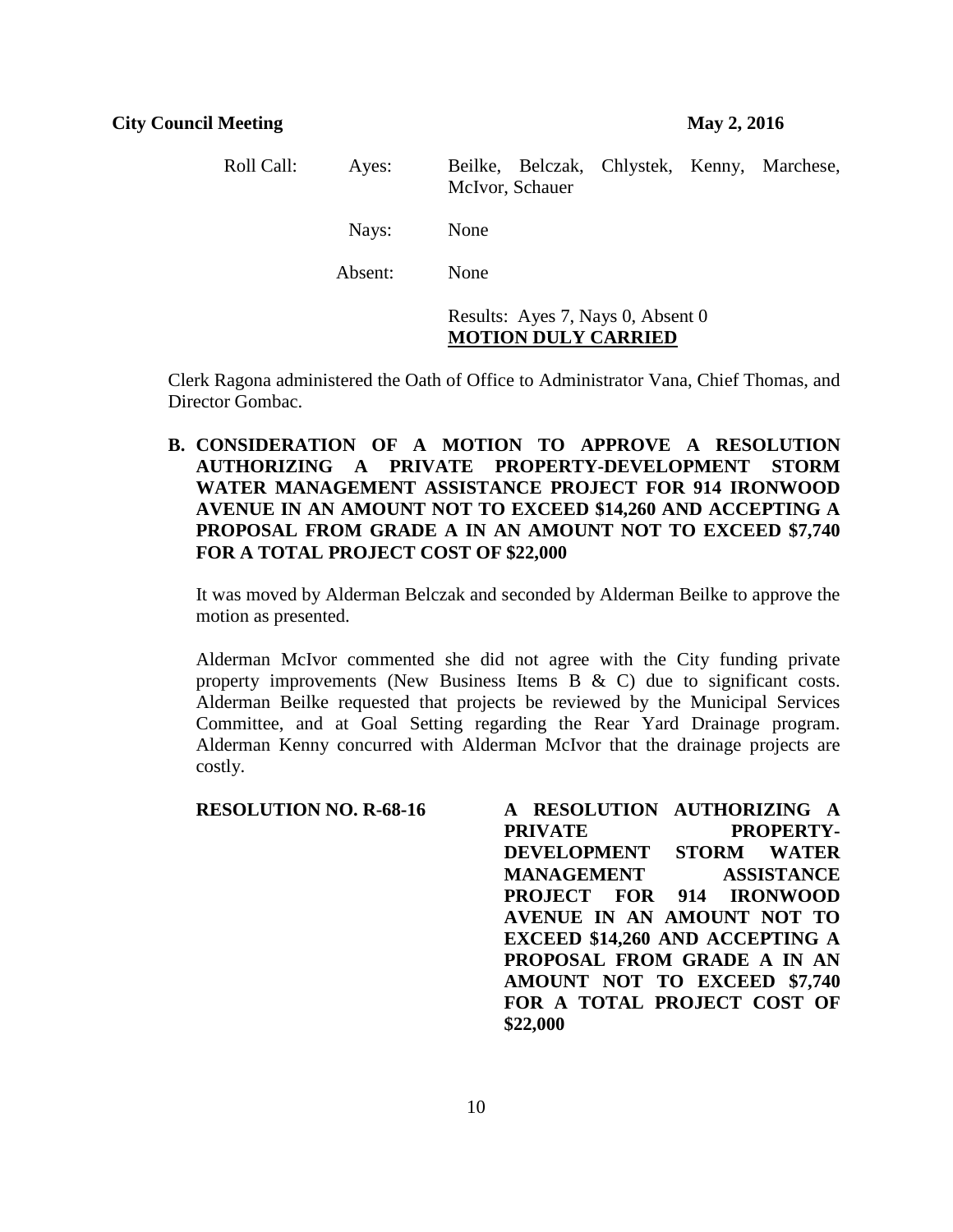Roll Call: Ayes: Beilke, Belczak, Chlystek, Marchese, Schauer Nays: Kenny, McIvor Absent: None

> Results: Ayes 5, Nays 2, Absent 0 **MOTION DULY CARRIED**

# **C. CONSIDERATION OF A MOTION TO APPROVE A RESOLUTION AUTHORIZING A PRIVATE PROPERTY-DEVELOPMENT STORM WATER MANAGEMENT ASSISTANCE PROJECT FOR 7814 AND 7818 STRATFORD PLACE IN AN AMOUNT NOT TO EXCEED \$8,700**

It was moved by Alderman Belczak and seconded by Alderman Beilke to approve the motion as presented.

**RESOLUTION NO. R-69-16 A RESOLUTION AUTHORIZING A**  PRIVATE PROPERTY-**DEVELOPMENT STORM WATER MANAGEMENT ASSISTANCE PROJECT FOR 7814 AND 7818 STRATFORD PLACE IN AN AMOUNT NOT TO EXCEED \$8,700**

Roll Call: Ayes: Beilke, Belczak, Chlystek, Marchese, Schauer

Nays: Kenny, McIvor

Absent: None

Results: Ayes 5, Nays 2, Absent 0 **MOTION DULY CARRIED**

# **D. CONSIDERATION OF A MOTION TO APPROVE AN ORDINANCE AMENDING SECTION 9-3-2 (PROHIBITED PARKING) OF CHAPTER 3 (PARKING RESTRICTIONS) TITLE 9 (TRAFFIC REGULATIONS) OF THE DARIEN CITY CODE**

It was moved by Alderman Belczak and seconded by Alderman Beilke to approve the motion as presented.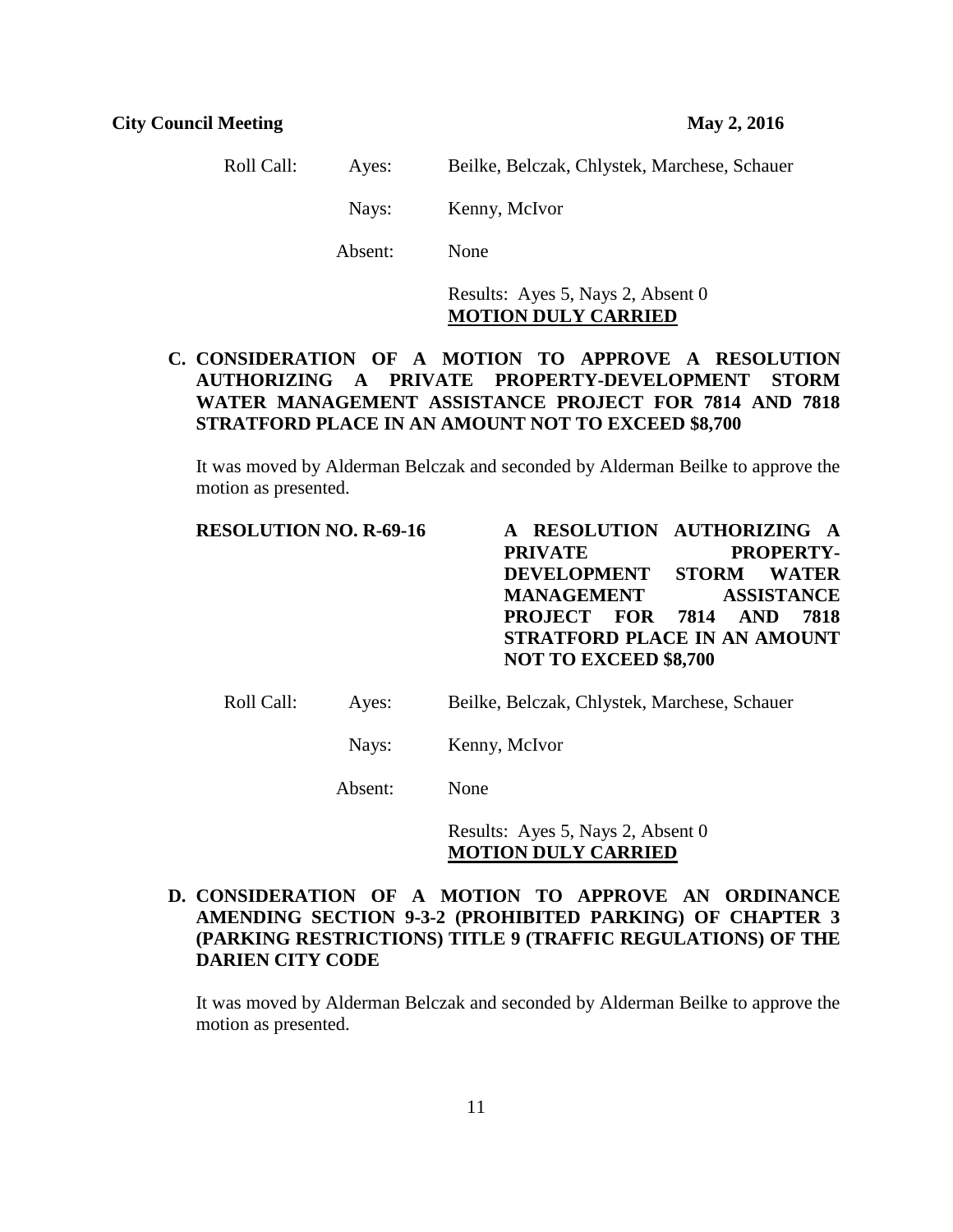Alderman Marchese explained the reason for parking restrictions near Hinsdale South High School; there was a recent safety incident where emergency vehicles could not proceed down Eleanor Place. Director Gombac responded to Council questions.

# **ORDINANCE NO. O-15-16 AN ORDINANCE AMENDING SECTION 9-3-2 (PROHIBITED PARKING) OF CHAPTER 3 (PARKING RESTRICTIONS) TITLE 9 (TRAFFIC REGULATIONS) OF THE DARIEN CITY CODE**

- Roll Call: Ayes: Beilke, Belczak, Chlystek, Kenny, Marchese, McIvor, Schauer
	- Nays: None

Absent: None

Results: Ayes 7, Nays 0, Absent 0, **MOTION DULY CARRIED**

## 18. **QUESTIONS, COMMENTS AND ANNOUNCEMENTS – GENERAL**

Resident/Mayor Weaver…

…invited Council and residents to attend the Argonne National Laboratory Open House on May 21, 2016.

…noted the Downers Grove Township Banner News Senior Citizen Newsletter indicated the Dial-A-Ride was reduced from \$5.00 to \$4.00.

Alderman Marchese commented the Darien Historical Society Tag Day Fundraiser will be on May 7 and 8, 2016.

Alderman McIvor announced a Book and Recycling Event at Christ the Servant Catholic Church on May 28, 2016 from 8:30 – 11:30 A.M.

# 19. **ADJOURNMENT**

There being no further business to come before the City Council, it was moved by Alderman McIvor and seconded by Alderman Schauer to adjourn the City Council meeting.